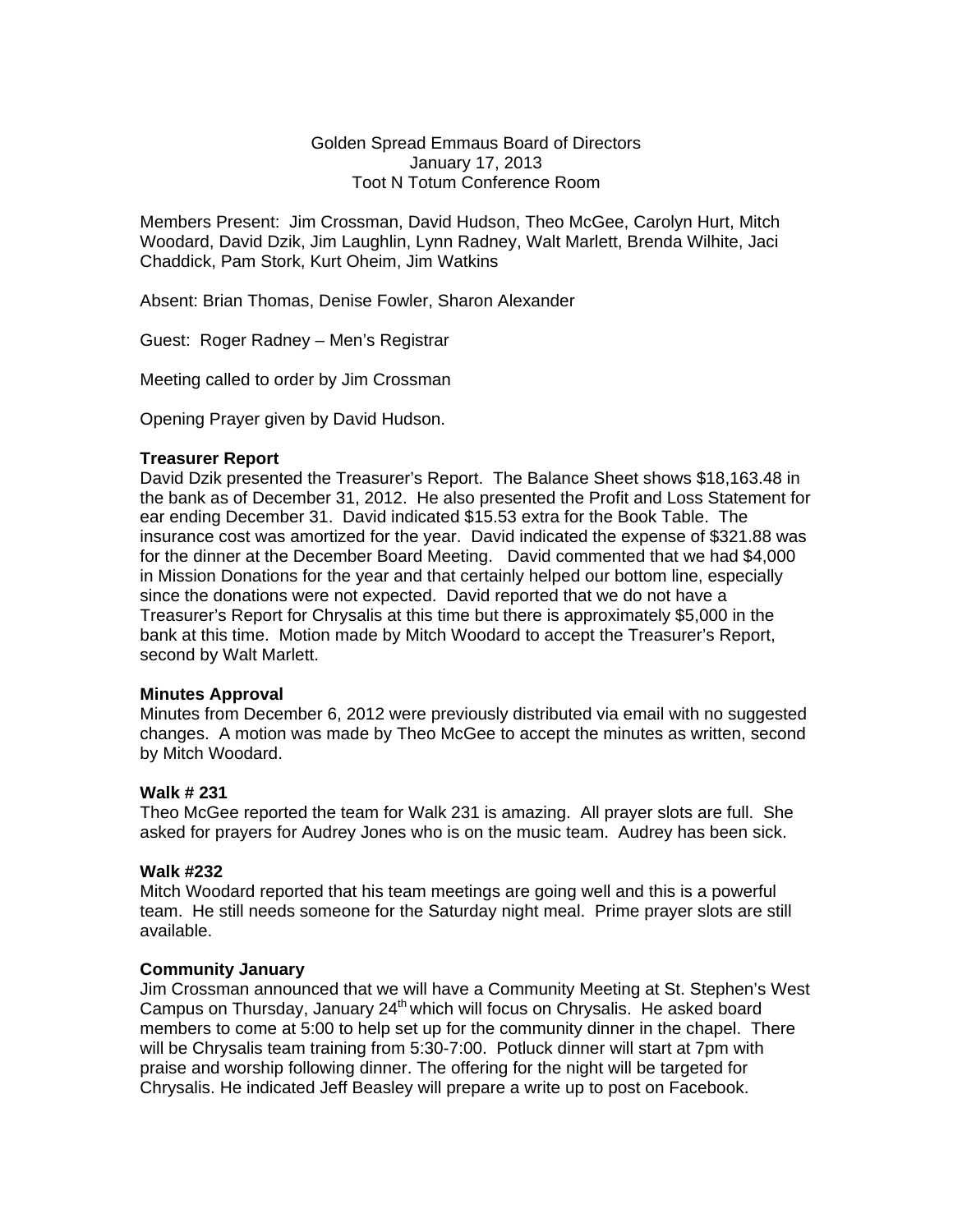Walt Marlett announced that Community Gatherings had been scheduled for February 14<sup>th</sup> for Canyon First United Methodist Church and for March 28<sup>th</sup> for The Colonies Church of Christ.

## **Chrysalis Update**

Jeff Beasley submitted a Chrysalis update to Jim Crossman. He reported the team selection was going well. Darian Elliott will be the Spiritual Director for the girls flight and Martha Duke will be the BST Coordinator. Errol Hainer will be the Spiritual Director for the boys flight and Roger Radney will be the BST Coordinator. Marvin Mode currently is still looking for one adult table leader and 1 youth table leader for the boys flight.

# **Technology Committee Update**

Carolyn Hurt reported she has been using the new data base to register all the ladies for the February Walk and this is going very well. She will use the new data base to email all the invitation letters for the February walk. Van McNeece is working to finalize the new web site. Still working on a few glitches with the crossover from the old system to new system.

# **Sound System Discussion**

Roger Radney reported that Danny Roeder was a team member on Walk 230. Danny owns Crossroads Technology Company and saw the need for some updated sound equipment. Crossroads did the original sound system at Ceta Canyon. Danny's list of recommendations include: Microphone stands, speaker and microphone cables ,Lavalier Mic system and podium mic. \$1427.79 Portable sound system for Chapel \$983.85 Assisted listening system (6 pack) for hearing impaired \$1506.75 these prices include installation and hands on training by Danny and his staff. Danny indicated he will provide all the new equipment at his cost with no labor charges to set up and install. There were numerous questions about the equipment, set up, etc. and it was suggested that Roger invite Danny to come to the next board meeting to discuss.

## **Technology Person on Walks**

Jim Crossman indicated that the need for a technology person has been discussed following several of the previous walks. There was discussion regarding should this person be part of the conference room team or BST. Following comments about the continuity of the conference room team, it was suggested that the technology interest be added to the Yes Sheets.

## **Other Discussion**

Roger Radney reported that he and Jeff Beasley cleaned out the Chrysalis trailer last week.

David Dzik discussed a text messaging system that Amarillo High booster club utilizes to send parents text messages called TapTap. He indicated the cost for this is \$995.00 per year with unlimited texting. Carolyn will contact the company tomorrow for details and email the board with the specific. Everyone agreed this would be a useful tool for not only the community but the board also.

Canyon Reunion Group met for the first time last Tuesday evening and had a good turnout. Hillside South has also started a new Reunion Group on Sunday evenings and Colonies Church of Christ is also trying to start a new Reunion Group. Other churches in the planning process for Reunion Groups include Pinnacle and Family Life.